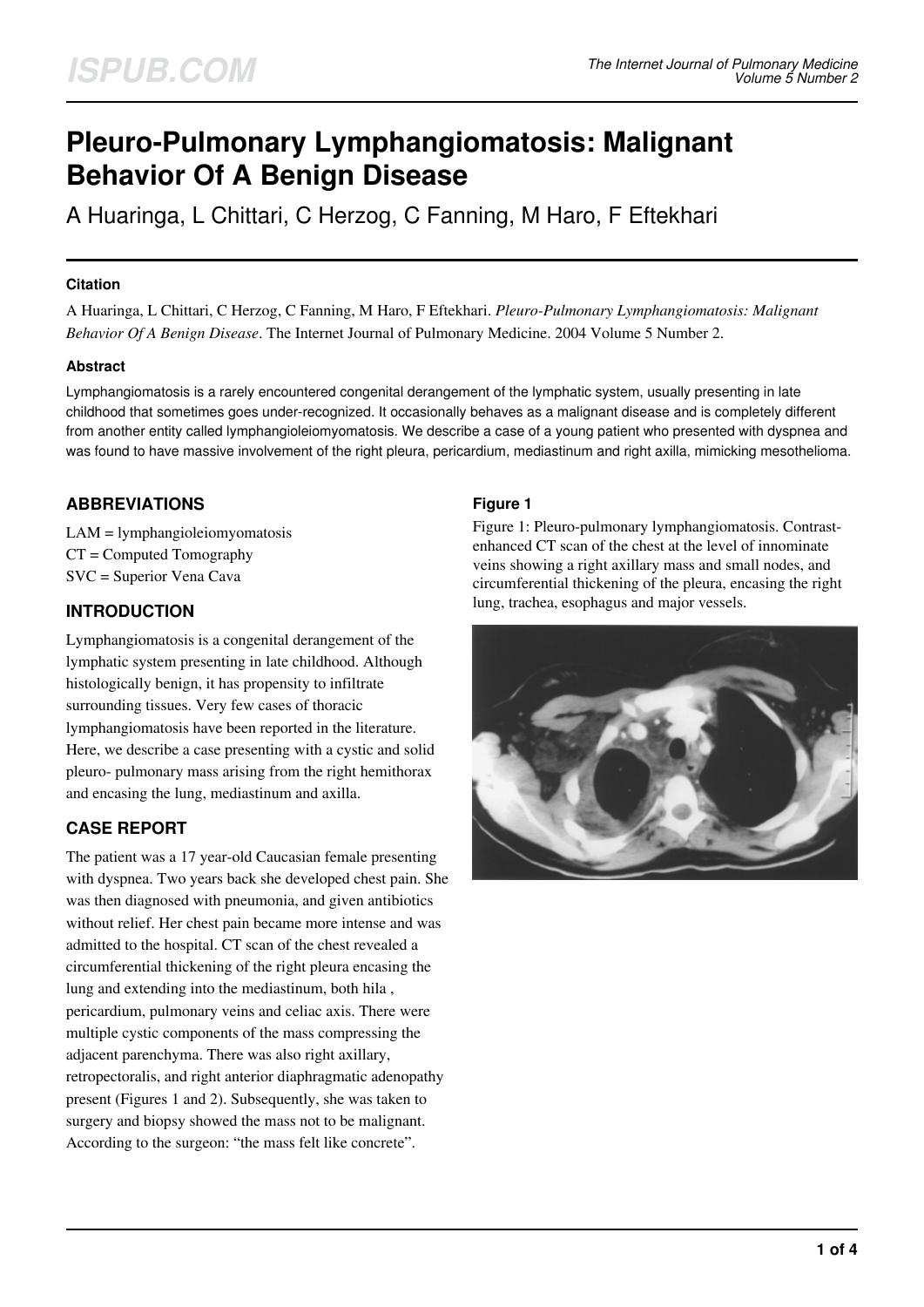### **Figure 2**

Figure 2: Pleuro-pulmonary lymphangiomatosis. Contrastenhanced CT scan of the chest at the level of cardiac ventricles showing diffuse thickening of the pleura, multiple chylus lakes extending into the pericardial sac and mediastinum. Note restrictive collapse of the right lung and an enlarged right anterior diaphragmatic lymph node.



Pulmonary function tests showed decreased lung volumes, which did not change in a six month-period. CT of the chest taken one year later showed that the mass was unchanged. Patient's symptoms did not change significantly during this period.

Her past medical history was significant for 10-degree scoliosis. Patient's father and brother had ankylosing spondylitis; paternal grandfather had lung cancer.

Physical examination was remarkable for decreased breath sounds and crackles on the right lung base. A small, nontender nodule was palpable in the right axilla.

Review of the submitted pathological material was compatible with lymphangiomatosis and there were foci of hemorrhage and fibrosis.

In view of patient's stable condition and the low benefit/risk ratio of chemotherapy, treatment was withheld.

# **DISCUSSION**

Diseases of the pulmonary lymphatic system occur in a variety of clinical settings. Errors of development can lead to primary pulmonary lymphatic disorders that, when focal, are termed lymphangiomas, and when diffuse, are named lymphangiomatosis. The latter form is frequently associated with other lymphatic abnormalities that may involve multiple organ systems.

Congenital lymphangiomatosis may be due to failure of lymphatic channels to regress after the  $20<sup>th</sup>$  fetal week, or failure to connect to efferent channels, or due to sequestration of lymph sacs during development. Acquired forms are usually the result of chronic inflammation or infection.

Lymphangiomatosis usually presents in late childhood, as in this case. It can infiltrate the adjacent tissues, and mimic malignant processes i.e., mesothelioma, however, histopathological evaluation demonstrates mature cells and dilated lymphatic channels lined by endothelium. The cystic spaces are filled with proteinaceous lymph fluid. Lymphoid aggregates are benign and cellular components are well differentiated.

The clinical manifestations (such as cough or dyspnea) develop after a period of latency. They may not become apparent until restrictive compression of vital structures develops. The presenting symptom can be dyspnea as in our case, or symptoms related to dysphagia, stridor, Horner's syndrome, superior vena cava syndrome or phrenic nerve palsy. It can also be discovered as an incidental finding on imaging studies.

Bony involvement and chylous effusions are common. Pulmonary function tests may reveal a mixed obstructive and restrictive pattern. In our case, restrictive features were predominant.

Surgical resection or sclerotherapy are the therapies of choice when the mass is localized<sub>1</sub>,  $_2$ . Complete surgical resection may prove technically difficult when there is diffuse involvement, because of infiltrative nature of the disease, resulting in recurrence and return of symptoms. Therapy should be aimed to decrease the symptoms that arise from compressive effects, to control chylous effusions, and to maintain optimal cosmesis. In patients with widespread disease, palliation is the goal of therapy. Low fat, high protein diet with medium chain triglycerides helps to reduce the lymph flow. Serum immunoglobulin level monitoring is recommended.

Because of name similarity, this condition could be confused with lymphangioleiomyomatosis (LAM). LAM is caused by a proliferation of abnormal smooth muscle cells around airways, blood and lymphatic vessels, resulting in obstruction and dilatation of these structures, leading to air trapping, hemoptysis, and chylothorax, respectively. In contrast to LAM, the lung parenchyma is preserved in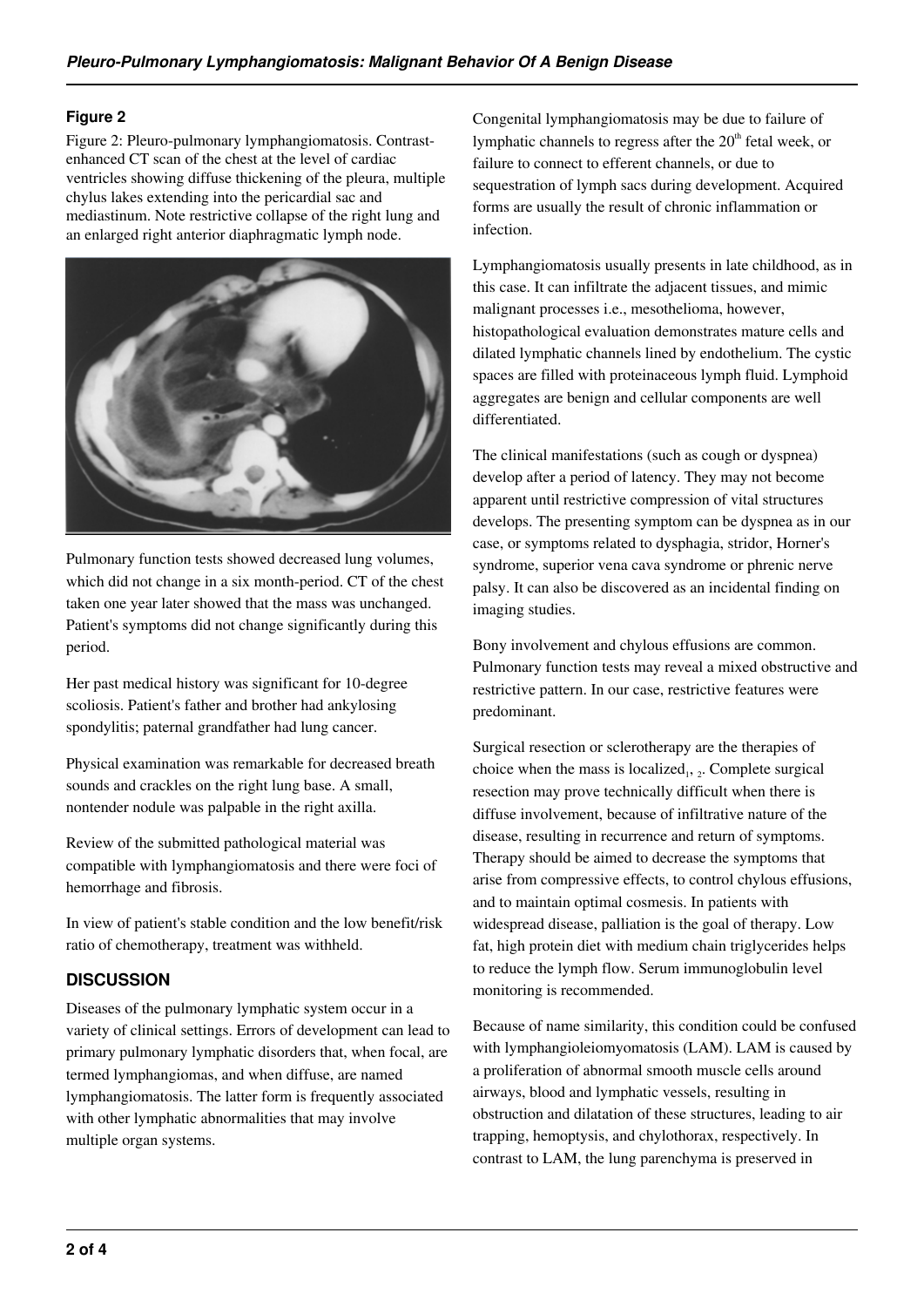lymphangiomatosis<sub>3</sub>. LAM usually occurs in premenopausal women and causes restrictive/obstructive ventilatory defects.

The differential diagnosis should include processes with massive pleural involvement that may extend into the mediastinum such as mesothelioma, malignant fibrous histiocytoma, metastatic processes, and fibrosing mediastinitis.

# **CONCLUSION**

Lymphangiomatoses are late childhood disorders of the lymphatic system, not commonly encountered in clinical practice and yet under-recognized. Nevertheless, considering their crippling nature, they must be acknowledged, because effective management might be facilitated by early and accurate diagnosis.

# **CORRESPONDENCE TO**

Dr. Armando J. Huaringa, M.D., F.C.C.P., Associate Professor of Medicine, Loma Linda University School of Medicine / White Memorial Medical Center 1720 Cesar Chavez Ave., Los Angeles, California 90033 Telephone: (323) 260-5802 Fax: (714) 256-1420 Email: huaringa@sbcglobal.net

# **References**

1. Molitch, H.I.E.C. Unger, CL Witte, and E.vanSonnenberg. Percutaneous sclerotherapy of lymphangiomas. Radiology 1995; 194:343-346. 2. Vogt-Moykof, I.B Rau, and D.Branscheid. Surgery for congenital malformations of the lung. Ann. Radiol (Paris) 1993; 36:145-160. 3. John LF, Gerald JB, Thomas VC, et al. Thoracic Lymphangiomas, Lymphangiectasis, Lymphangiomatosis, and Lymphatic Dysplasia Syndrome. Am J Respir Crit Care Med 2000; 161: 1037-1046.